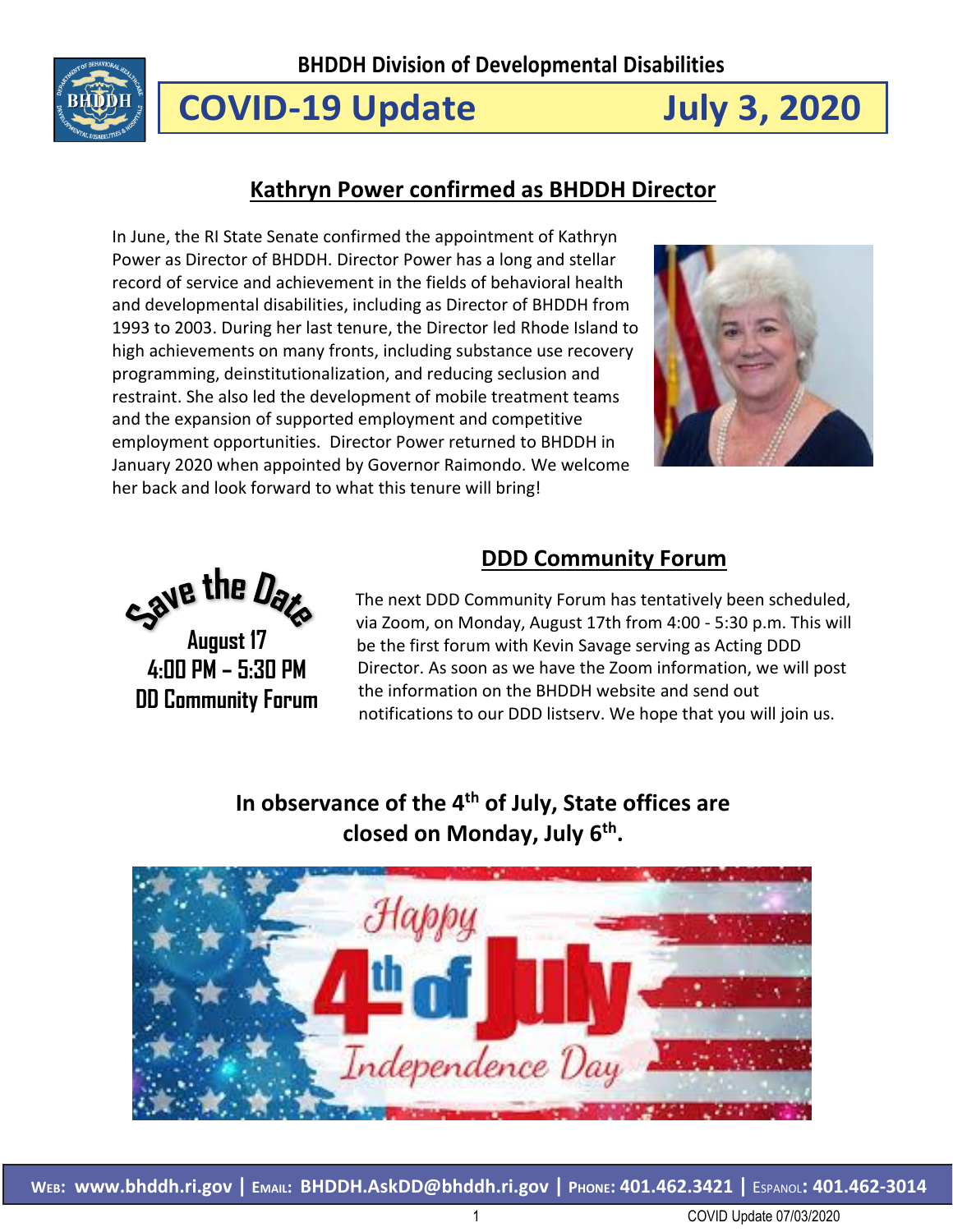## **State of Rhode Island**



Governor Raimondo has signed an Executive Order removing the phrase "Providence Plantations" from all the state websites and all state documents. The General Assembly has followed suit and removed the reference as well. A legal change can occur by putting the question to voters in November, but in the meantime you will notice the change in the letterhead from BHDDH.

## **Who Will Advocate When You're Gone?**

*Webinar by the ARC of Northern Virginia* **Friday, July 10, 2020** 10:00 a.m. - 12:00 noon

On July 10 The Arc of Northern Virginia is offering a webinar about planning for the future. While some of the information is specific to Virginia, people in the RI DD Community may be interested in the discussion and approach being taken in Virginia. From their description of the webinar:

We often worry about the future of our adult children with disabilities. As parents and primary caregivers, we possess a wealth of knowledge that no one else shares. We need to pass on that knowledge before we die, and preferably long before we die. It takes energy and perseverance to relay that information. That's why we need to create detailed plans that address the future of our adult children with disabilities.

When we shape detailed long-term advocacy plans, we address our adult children's wishes--and our own. We should involve our child in the process to the greatest extent possible. We need to involve their siblings, friends and family as soon as we can. The plan needs to address the past, present and future; the likes and dislikes; the tried and true methods we implement to address a variety of situations. It should cover health, housing, recreation. It should detail spiritual, medical, financial, government benefits, and more.

All workshops presented by The Arc of Northern Virginia are FREE to attend, but preregistration is required. **[Register for the Webinar here \[thearcofnova.us7.list](https://urldefense.proofpoint.com/v2/url?u=https-3A__thearcofnova.us7.list-2Dmanage.com_track_click-3Fu-3D872194d64486157a1a1a12ffe-26id-3Deb2ff092f8-26e-3D7e09e52742&d=DwMFaQ&c=tSLbvWYfvulPN3G_n48TUw&r=Q8jsXbS2P1J7BJKxvIQ1R8OK1qktACvK2dPZIQUAtV4&m=PcQ6s552x9yzcF1V3K4-ISMyxr5b0fieo_Sd4Su2D-0&s=KOiD3-40znk1MBU2TW_KgKbM7XEBY64SOZ7CxM5brx4&e=)[manage.com\]](https://urldefense.proofpoint.com/v2/url?u=https-3A__thearcofnova.us7.list-2Dmanage.com_track_click-3Fu-3D872194d64486157a1a1a12ffe-26id-3Deb2ff092f8-26e-3D7e09e52742&d=DwMFaQ&c=tSLbvWYfvulPN3G_n48TUw&r=Q8jsXbS2P1J7BJKxvIQ1R8OK1qktACvK2dPZIQUAtV4&m=PcQ6s552x9yzcF1V3K4-ISMyxr5b0fieo_Sd4Su2D-0&s=KOiD3-40znk1MBU2TW_KgKbM7XEBY64SOZ7CxM5brx4&e=)**

**Recorded Webinar on Social Media Safety for Young Adults with Intellectual and Developmental Disabilities** <https://thearcofnova.org/workshops/past-workshops/#social-media>

#### **Recordings of Other Webinars and Workshops**

Find other recorded webinars from the ARC of Northern Virginia at: <https://thearcofnova.org/workshops/past-workshops/>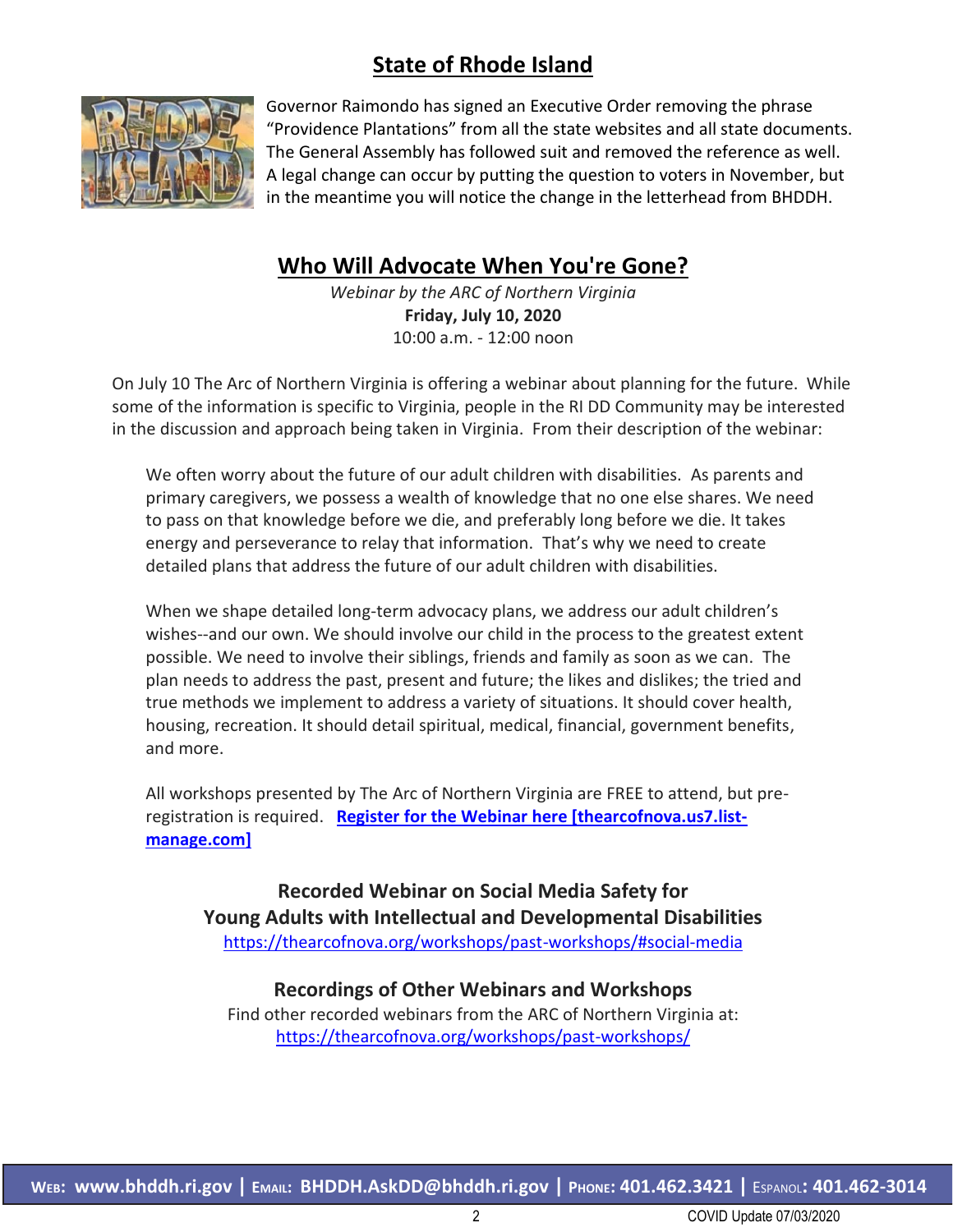## **Resources from the University of Minnesota Institute on Community Integration**

#### **FRIENDS manual for families**

#### [https://ici.umn.edu/products/tpYWhm5tRHua0nutcqCX3Q \[ici.umn.edu\]](https://ici.umn.edu/products/tpYWhm5tRHua0nutcqCX3Q%20%20%5bici.umn.edu%5d)



A manual providing concrete, "how-to" strategies for family members to support relationships between their family members with disabilities and other community members. It describes why it is important to promote such friendships, community belonging and membership. The manual includes specific exercises to guide users in creating a plan for connecting people. This manual is designed for family members, but can also be used by support coordinators, teachers, staff, and people with disabilities to support community relationships. [Additional](https://ici-s.umn.edu/files/HfAqRd9pyQ/activity-worksheets-friends-families-11-15-19.pdf)  [Activity Worksheets are available.](https://ici-s.umn.edu/files/HfAqRd9pyQ/activity-worksheets-friends-families-11-15-19.pdf)

#### **Transition to Retirement**

#### [https://ici.umn.edu/products/vZB4utgUTEmGLMNkk7V2YA \[ici.umn.edu\]](https://ici.umn.edu/products/vZB4utgUTEmGLMNkk7V2YA%20%5bici.umn.edu%5d)



This resource guide explores the transition to retirement for people with disability, particularly intellectual disability. The prospect of retirement unsettles most people. It's a major transition in anyone's life and change of this magnitude often arouses anxiety. This is much more so for people with disability, particularly intellectual disability. But this manual shows it doesn't have to be like that and highlights the need for an effective approach to supporting older employees to build an active, socially inclusive lifestyle after retirement. With the manual comes a DVD, which makes the idea of inclusive activities in retirement easily understandable to people with disability, their families and community organizations.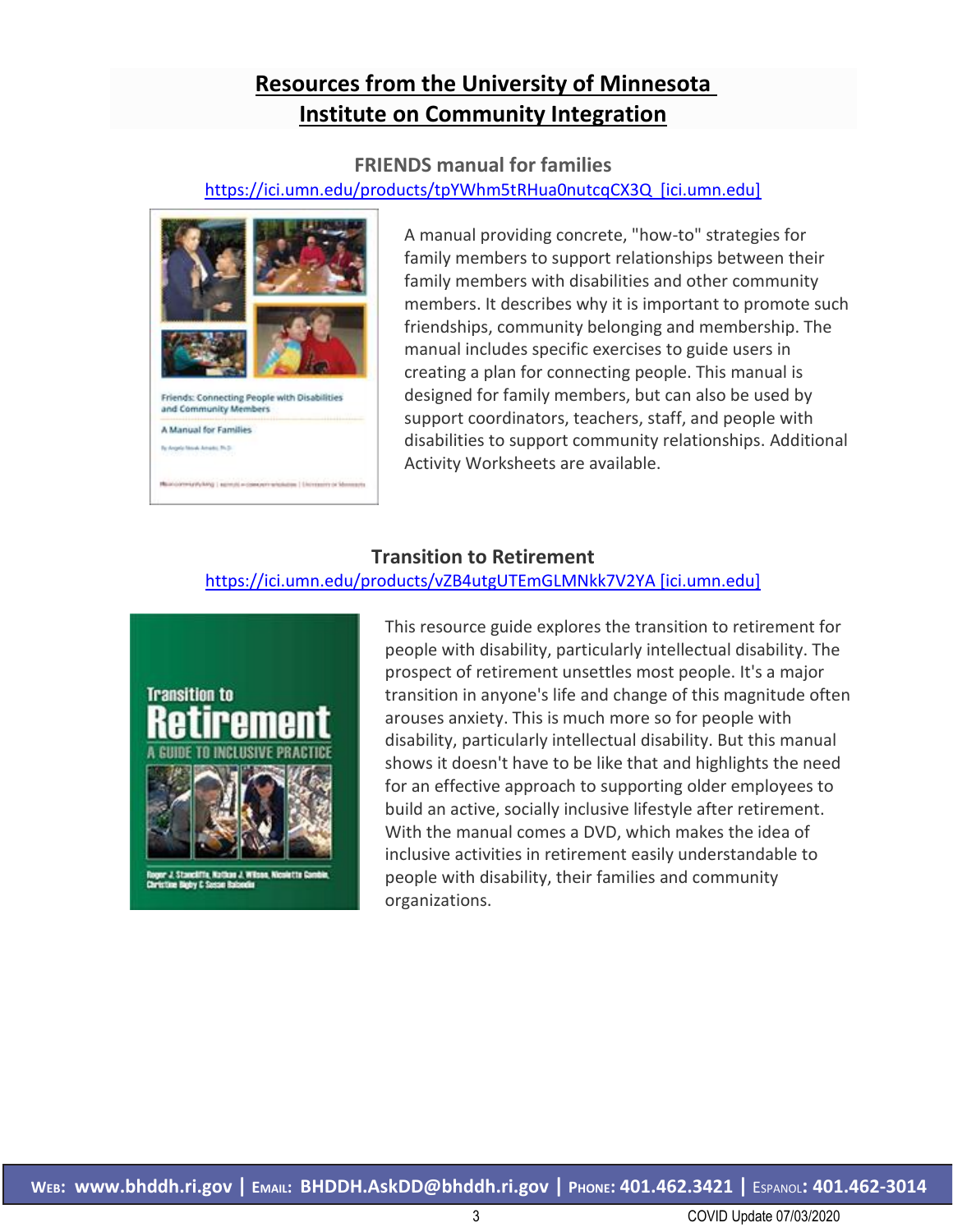## **Summer Webinar Series on COVID-19: Issues and Practical Strategies for People with Intellectual and Developmental Disabilities**

This webinar series is offered as a platform for community providers to share their experiences in maintaining services for people with intellectual and developmental disabilities during the COVID-19 pandemic, and to share information with self-advocates and their families.

#### **July 7, 2020 at 2 PM EDT**

#### **Preparing Your Employees for the Impact of COVID-19: Updates from Providers**

Ed Kaul, Chief Executive Officer ARCA and Eligio Velasquez, 2020 Direct Support Professional of the Year [REGISTER](https://uichicago.webex.com/uichicago/onstage/g.php?MTID=e984bc89d8d872aab94ab27601bfb6d9a)

#### **July 14,2020 at 2 PM EDT**

**Communicating COVID-19 Updates to People with IDD, Caregivers, and Stakeholders** Maggie Hassler, Director of Executive Communications at Aspire [REGISTER](https://uichicago.webex.com/uichicago/onstage/g.php?MTID=eda62a6989cddcf3c62f8313e93cfc7ff)

#### **July 21,2020 at 2 PM EDT**

#### **Even During a Crisis, People with Disabilities have Rights**

Robin Jones, MPA, COTA/L, ROH, Director of the Great Lakes ADA and Accessible IT, Department of Disability and Health, University of Illinois at Chicago [REGISTER](https://uichicago.webex.com/uichicago/onstage/g.php?MTID=e233a36e8e265ed7629740f6c61edd81c)

#### **July 28,2020 at 2 PM EDT**

**Hospitalized People with IDD Need their Caregivers: They Aren't Visitors** Sarah H. Ailey, PhD, APHN, Professor, Rush University [REGISTER](https://uichicago.webex.com/uichicago/onstage/g.php?MTID=e37e0c92a0c96d08788ff4dbee084d78b)

#### **August 4,2020 at 2 PM EDT**

**Health Matters Now More than Ever: The Triple Burden of Disease for People with IDD** Jasmina Sisirak, PhD, MPH, Co-Director of the HealthMatters Program, Department of Disability and Health, University of Illinois at Chicago and Jennifer Eastman, MBA, Director of Community Living Policy at Maryland Department of Disabilities [REGISTER](https://uichicago.webex.com/uichicago/onstage/g.php?MTID=e5441dc45c50f2e3b3782063c978bb5f5)

#### **August 11, 2020 at 2 PM EDT**

**Shifting Services in Community-Based Organizations: Meeting the Needs of People with IDD** Susan L. Silberman, PhD, Senior Director, Research & Evaluation at National Council on Aging (NCOA), Washington, DC [REGISTER](https://uichicago.webex.com/uichicago/onstage/g.php?MTID=e452f9a315fdd80d04b3ac61a86a36998)

#### **This COVID-19 Webinar Series** is presented by the [HealthMatters Program](http://www.healthmattersprogram.org/)

[\(https://www.healthmattersprogram.org\)](https://www.healthmattersprogram.org/), Department of Disability and Human Development, College of Applied Health Sciences, University of Illinois at Chicago through continued partnership with [Project SEARCH](https://www.projectsearch.us/) [\(https://www.projectsearch.us\)](https://www.projectsearch.us/) funded by the Ohio Developmental Disabilities Council, Grant # 17CH03FA20 and **[Aspire](https://aspirechicago.com/) (https://aspirechicago.com**).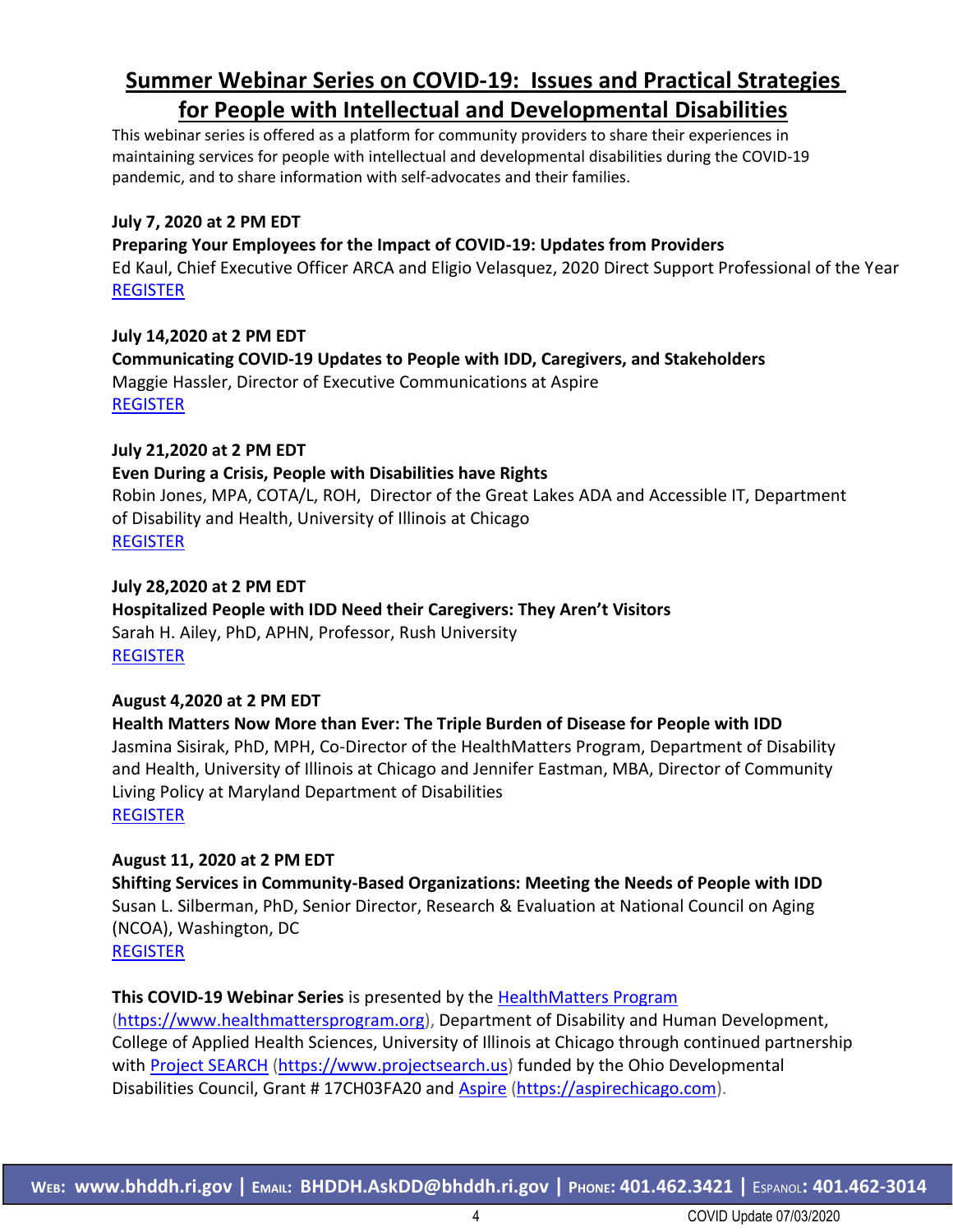## **Don't Use These 9 Hand Sanitizers Due To Toxic Ingredient**

*Excerpted from Forbes.com article by Bruce Lee and CDC information*

The U.S. Food and Drug Administration (FDA) has issued a warning about nine different hand sanitizer products manufactured by Eskbiochem. These products may contain methanol, otherwise known as methyl alcohol, carbinol, or wood alcohol. Actually, make that "no you wouldn't" alcohol, at least when it comes to being used as a disinfectant. Compared to other types of alcohol, such as ethyl alcohol and isopropyl alcohol, methanol is not very good at killing microorganisms like bacteria and viruses.

Methanol is toxic and can be absorbed through your skin, stomach, and lungs. This is the "don't drink it or you may go blind" alcohol. This type of alcohol can also lead to nausea, vomiting, headaches, seizures, coma, permanent damage to your nervous system, or death. Plus, you still won't have clean hands.

#### **Don't use these nine products made by Eskbiochem with toxic methyl alcohol:**

- All-Clean Hand Sanitizer (NDC: 74589-002-01)
- Esk Biochem Hand Sanitizer (NDC: 74589-007-01)
- CleanCare NoGerm Advanced Hand Sanitizer 75% Alcohol (NDC: 74589-008-04)
- Lavar 70 Gel Hand Sanitizer (NDC: 74589-006-01)
- The Good Gel Antibacterial Gel Hand Sanitizer (NDC: 74589-010-10)
- CleanCare NoGerm Advanced Hand Sanitizer 80% Alcohol (NDC: 74589-005-03)
- CleanCare NoGerm Advanced Hand Sanitizer 75% Alcohol (NDC: 74589-009-01)
- CleanCare NoGerm Advanced Hand Sanitizer 80% Alcohol (NDC: 74589-003-01)
- Saniderm Advanced Hand Sanitizer (NDC: 74589-001-01)

People who have been exposed to hand sanitizer containing methanol should seek immediate treatment, which is critical for potential reversal of toxic effects of methanol poisoning. Although all persons using these products on their hands are at risk, young children who accidently ingest these products and adolescents and adults who drink these products as an alcohol (ethanol) substitute, are most at risk for methanol poisoning.



Hand sanitizers should have at least 60% ethyl alcohol.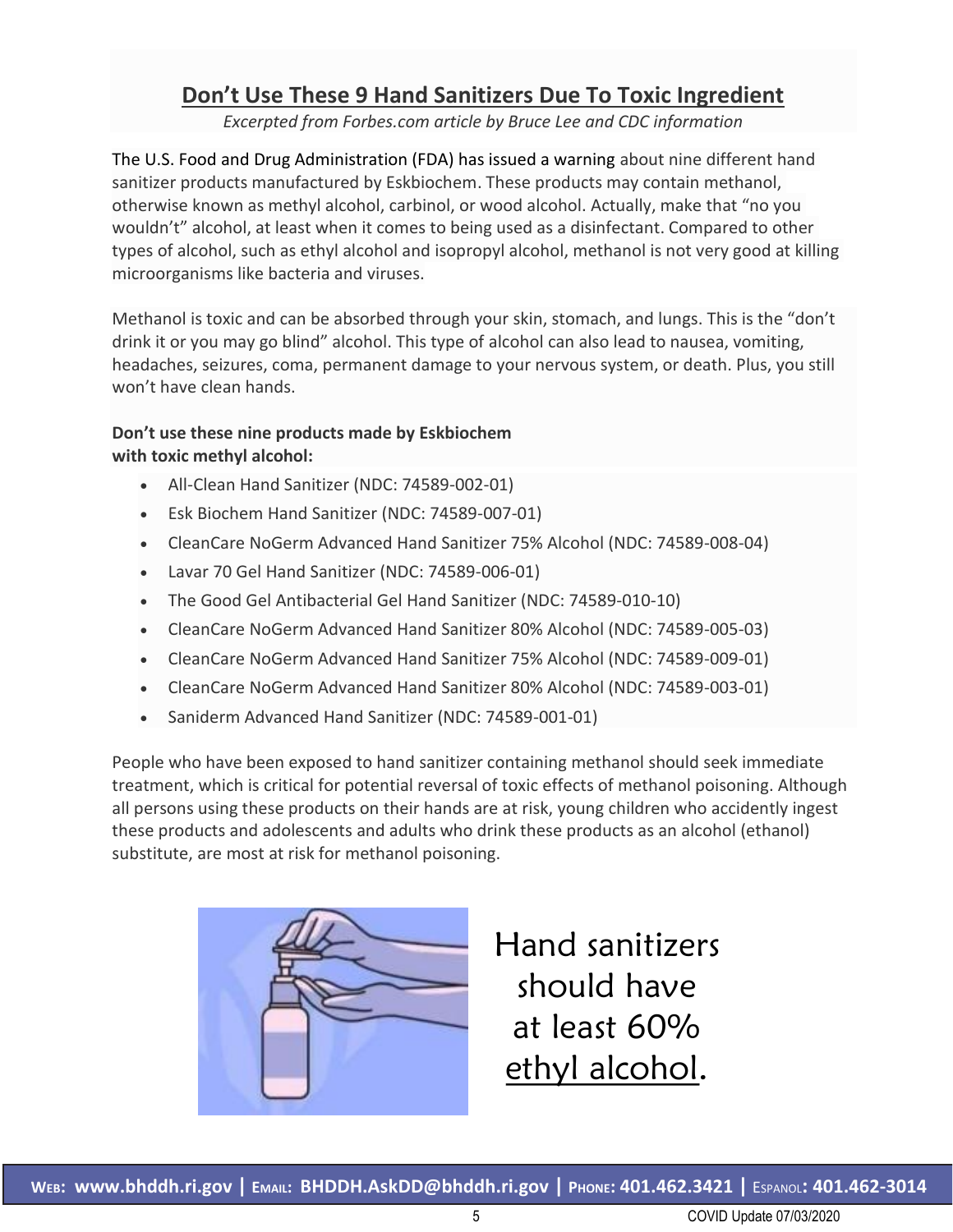## **Silver Linings**

### **Busy As A Bee**

Ian Shepherd worked for the Newport Harbor Corporation from 2005 until The Yacht Center closed in 2014. When the Yacht Center was closing, he asked if there were any jobs at their other division, The Newport Restaurant Group, which owns The Inn at Castle Hill. Ian got an interview and was hired. Ian is assertive and a great self-advocate! He now works 16-18 hours a week at The Inn at Castle Hill in Newport as a Facilities Technician. Ian's favorite part of working there is keeping the grounds clean. He pulls weeds, collects trash, hauls fire wood, positions the chairs on the lawn and the beach, and otherwise helps keep the Inn looking good. He is happy to be back to work after the Inn was closed for a bit due to COVID-19.

Ian is also self-employed. When Ian was very little his parents kept bees but they gave up beekeeping to focus on raising their children. Seven years ago Ian expressed interest so he and his Dad started beekeeping together. Ian now takes care of more than 15 hives around Aquidneck Island, some at the homes of family and friends and some on working farms. He tends to them once a week.

Ian is passionate and knowledgeable about raising bees, and is a member of the Rhode Island Beekeepers Association. Ian's favorite part is smoking the hives to calm the bees, and identifying the queen of the hive. She is a little larger than the worker and drone bees and sometimes has a marking. Ian loves to share the details of bee keeping from purchasing bees to start a hive to treating for varroa mites to the fact that honey is harvested in the fall. Ian's honey can be purchased at The Green Grocer in Portsmouth and Downtown Design in Newport.

## **A Very Generous Donation by Cranston Firefighters**

Our sincerest thanks to Cranston Firefighters IAFF Local 1363 for the kind and generous donation of an iPad for our patients to use at Eleanor Slater Hospital. The no visitation policy has been difficult for both patients and their families. Electronic devices are sorely needed during this time. Patients, of course, want to be in touch with their loved ones while hospitalized. Some patients do not have phones, or they own a phone not capable of making video calls. The loneliness that ensues from not seeing a loved one while in a hospital most certainly affects mental health, which creates other emotional issues.



Presenting the iPad to ESH Chief Operating Officer Chris Feisthamel were: Scott Robinson, President; Chris Feisthamel; Armand Niquette, Vice President and Jon Francis, Board Member (not pictured Matt Howard, Firefighter).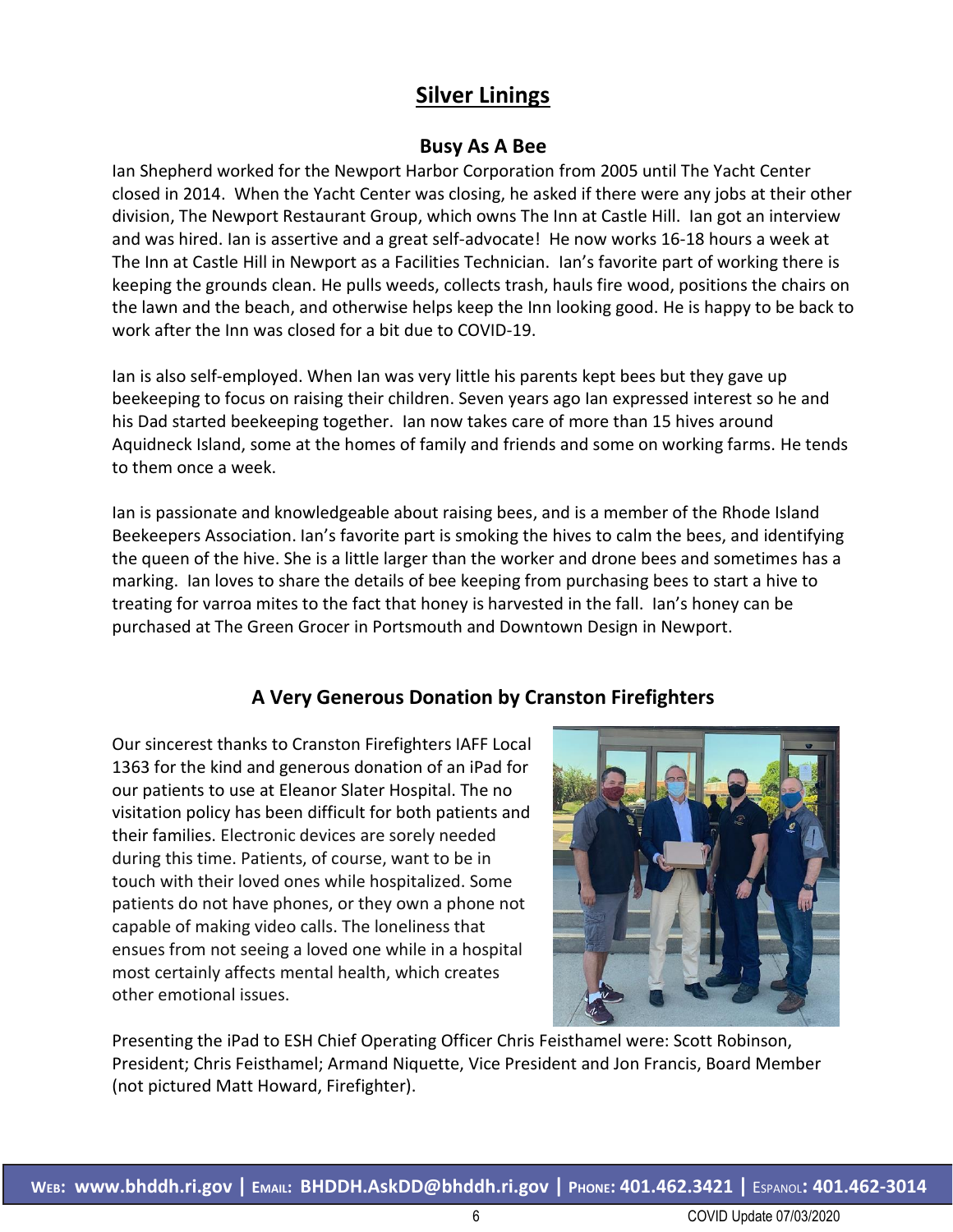## **If you are experiencing a mental health crisis, BH Link is here for you**

BH Link's mission is to ensure all Rhode Islanders experiencing mental health and substance use crises receive the appropriate services they need as quickly as possible in an environment that supports their recovery. Call 911 if there is risk of immediate danger. Visit the BH Link website at [www.bhlink.org](http://www.bhlink.org/) or for confidential support and to get connected to care:

### CALL **(401) 414-LINK (5465)** If under 18 CALL: **(855) KID(543)-LINK(5465)**

Visit the 24-HOUR/7-DAY TRIAGE CENTER at 975 Waterman Avenue, East Providence, RI

## **Stay Informed with Information on COVID-19**

#### **Rhode Island Department of Health COVID-19 Resources**

| Hotline | (401) 222-8022 or 211 after hours;   |
|---------|--------------------------------------|
| Email   | RIDOH.COVID19Questions@health.ri.gov |
| Website | https://health.ri.gov/covid/         |

#### **Center for Disease Control COVID-19 Information**

| Website | cdc.gov/coronavirus                                                 |
|---------|---------------------------------------------------------------------|
| Videos  | https://www.cdc.gov/coronavirus/2019-ncov/communication/videos.html |
|         | Includes a link to ASL videos                                       |

#### **BHDDH Information on COVID-19's Impact on DD Services and the DD Community**

Website [bhddh.ri.gov/COVID](http://www.bhddh.ri.gov/COVID) 

#### **RI Parent Information Network (RIPIN)**

| Website     | https://ripin.org/covid-19-resources/        |
|-------------|----------------------------------------------|
| Call Center | (401) 270-0101 or email callcenter@ripin.org |

#### **Advocates in Action – for videos and easy to read materials**

Website <https://www.advocatesinaction.org/> *Website offers BrowseAloud, which will read the website to you*

## **Sign Up for Our Email List**

If you aren't receiving email updates and newsletters from the Division, you can sign up on our

website. From the main BHDDH page at [bhddh.ri.gov,](http://www.bhddh.ri.gov/) select **What's New**, then go to bottom and click on **DD Community Newsletter**. The link to sign up for the BHDDH

**DD Community Newsletter** SIGN UP FOR THE BHDDH NEWSLETTER

Newsletter is directly below the title, as shown in the picture at right.

## **Contacting the Division**

The department is working on a reduced workforce and therefore calls should not be placed directly to your social caseworker. DDD has put 24-hour phone coverage in place with a central business hour phone number and an on-call number for nights and weekends.

If you have a vital need, please call the numbers below. If you have any general questions or concerns, please email them if you can, in order to try to leave the phone lines free for those who need to call. We will do our best to address your questions directly or through future newsletters.